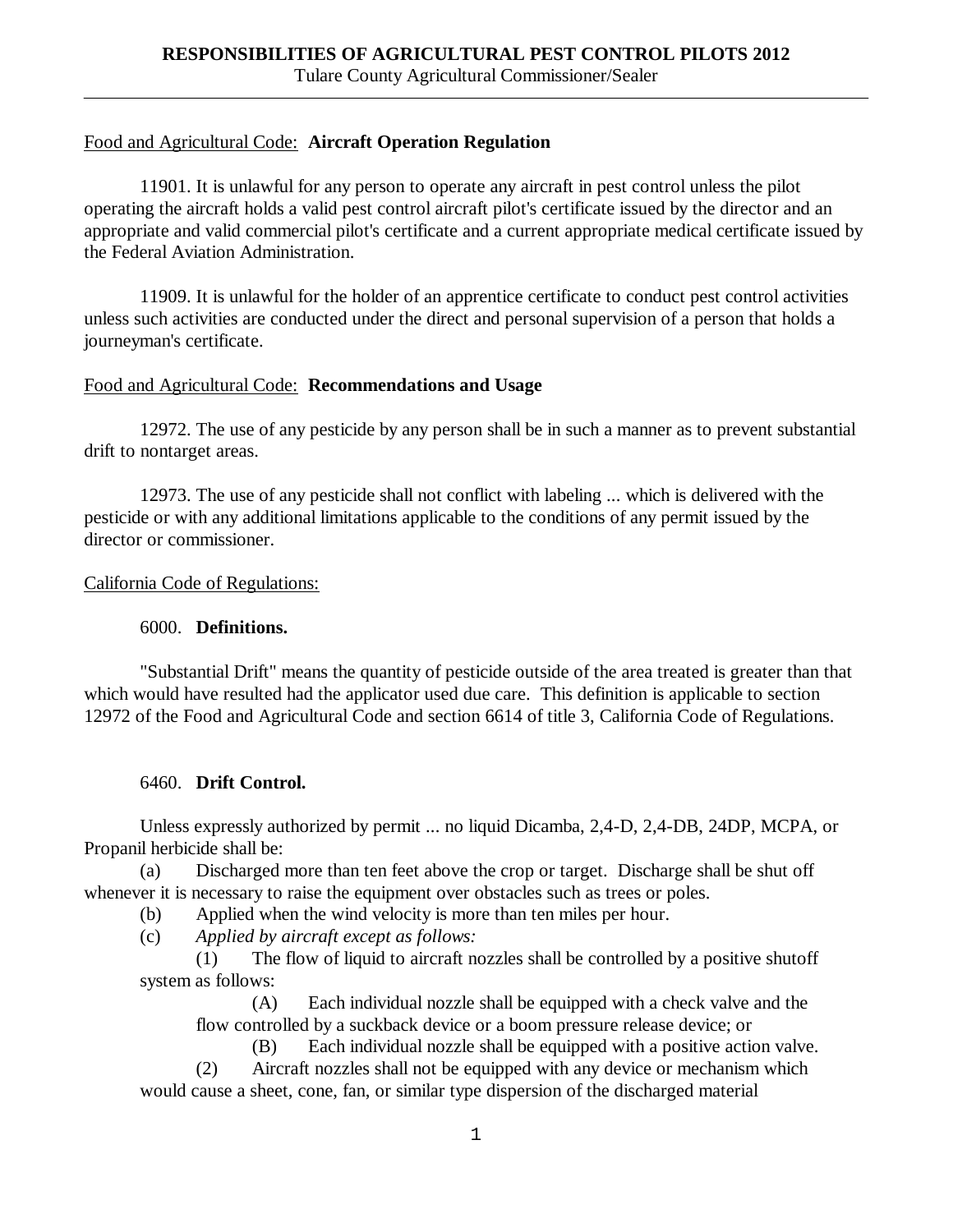except as otherwise provided.

(3) Aircraft boom pressure shall not exceed 40 pounds per square inch.

(4) Aircraft nozzles shall be equipped with orifices directed backward parallel to the horizontal axis of the aircraft in flight.

(5) Fixed wing aircraft and helicopters operating is excess of 60 miles per hours shall be equipped with jet nozzle having an orifice of not less than 1/16 inch in diameter.

(6) Helicopters operating at 60 miles per hour or less shall be equipped with:

(A) Nozzles having an orifice not less than 1/16 inch in diameter. A number 46 (or equivalent) or larger whirlplate may be used; or

(B) The Microfoil (R) boom (a coordinated spray system including airfoilshaped nozzles with each orifice not less than 0.013 inches in diameter) or equivalent type approved by the director. Orifices shall be directed backward parallel to the horizontal axis of the aircraft in flight.

# 6464(c)(5-10). **PHENOXY & OTHER HERBICIDES - Regulations Explained**

*Effected Herbicides:* 2,4-D, 2,4-DB, 2,4-DP, MCPA, Dicamba, and Propanil.

*Effected Period:* March 16 and continuing through October 15 of each calendar year.

*Effected Area:* All of Tulare County lying west of a line drawn southeasterly from the northwest corner of Township 15 south, Range 25 east on the Fresno-Tulare County line to the southeast corner of Township 17 south, Range 27 east; thence due south along said east boundary of Range 27 east to the Kern County boundary line.

# **Restrictions:**

1. The commissioner may require that any application be made only under his direct supervision.

2. No application shall be made on any area situated within 2 miles of any cultivated commercial vineyard or cotton planting belonging to any person other than the owner of the property being treated - unless there is a continuous air flow away from such planting -- but in no case shall any application be made within 1/2 mile of such plantings. *(This restriction does not apply to dicamba and propanil)*.

3. When used below 1,000 feet elevation *a smoke column or other device* satisfactory to the commissioner shall be employed at the time and place of *air applications* to indicate to the pilot of the aircraft temperature inversions and the direction and velocity of the air flow. Unless expressly authorized by permit *no herbicide in an ester form shall be applied*.

# **Other Phenoxy Herbicide Restrictions:**

Between March 16 and March 31 no application shall be made by aircraft, nor shall any aircraft be loaded (*commissioner may set earlier date* per FAC section 14006.6(a)). *(This restriction does not apply to dicamba and propanil)*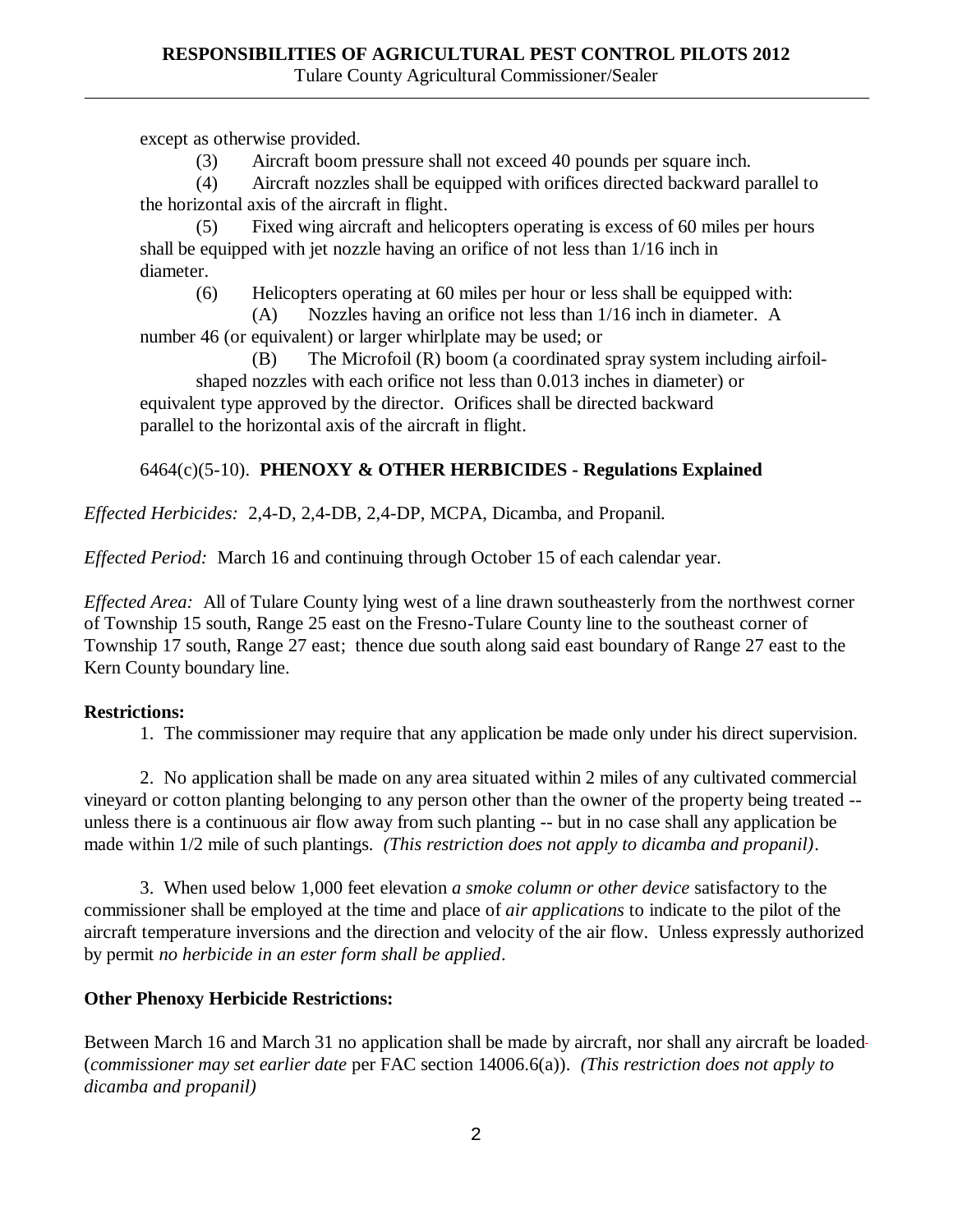## 6466. **Paraquat**

The aerial application of paraquat for preplant or preemergence weed control shall be made only in accordance with the following restrictions:

(a) Jet nozzles having an orifice of not less than 1/16 inch in diameter shall be used with such orifices directed backward parallel to the horizontal axis of the aircraft in flight. A number 46 (or equivalent) or larger whirlplate may be used.

(b) Boom pressure shall not exceed 40 pounds per square inch.

(c) Spray material shall not be discharged at a height of more than ten (10) feet above the crop or target.

(d) Wind velocity shall not exceed 10 miles per hour.

### 6470. **Cotton Harvest Aids.** (In Part)

DEF, Folex, or paraquat when used as cotton harvest aids, singly or in combination, shall be used only in accordance with the following restrictions:

(a) (1) Closed systems .. shall be used for all mixing and transfers conducted by an employee.

(b) (1) Jet nozzles having an orifice of not less than 1/16 inch in diameter shall be used on aircraft with such orifices directed backward parallel to the horizontal axis of the aircraft in flight. A number 46 (or equivalent) or larger whirlplate may be used.

(2) Aircraft nozzles shall not be equipped with any device or mechanism which would cause a sheet, fan, cone, or similar type dispersion of the discharged material.

(3) Aircraft boom pressure shall not exceed 40 pounds per square inch.

(4) These cotton harvest aids shall be applied by aircraft only in combination with a viscoelastic thickening agent or other drift control agent approved a effective for such purposes by the Director of the Department of Food and Agriculture.

(5) Except for the requirements of paragraph (4), this subsection does not apply to helicopters equipped with a Microfoil (R) boom operated at air speeds below 60 miles per hour.

## 6614. **Protection of Persons, Animals, and Property.**

(a) An applicator prior to and while applying a pesticide shall evaluate the equipment to be used, meteorological conditions, the property to be treated and surrounding properties to determine the likelihood of harm or damage.

(b) Notwithstanding that substantial drift will be prevented, no pesticide application shall be made or continued when:

(1) There is a reasonable hazard of contamination of the bodies or clothing of persons not involved in the application process;

(2) There is a reasonable possibility of damage to nontarget crops, animals or other public or private property; or

(3) There is a reasonable possibility of contamination of nontarget public or private property, including the creation of a health hazard, preventing normal use of such property. In determining